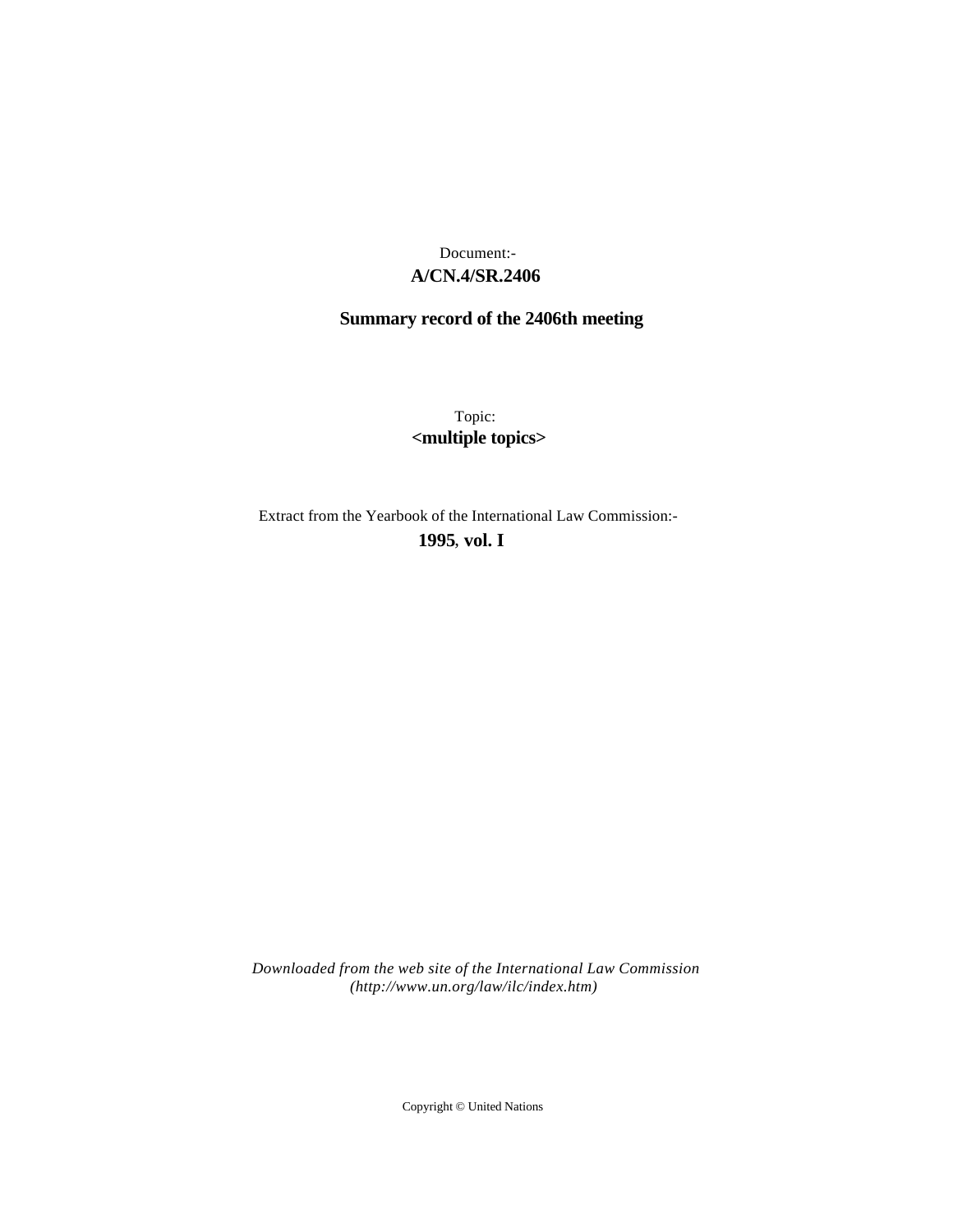#### **2406th MEETING**

*Wednesday, 28 June 1995, at 10.30 a.m.*

*Chairman:* Mr. Pemmaraju Sreenivasa RAO

*Present:* Mr. Al-Khasawneh, Mr. Arangio-Ruiz, Mr. Barboza, Mr. Bowett, Mr. de Saram, Mr. Eiriksson, Mr. Elaraby, Mr. Fomba, Mr. Giiney, Mr. He, Mr. Idris, Mr. Kabatsi, Mr. Lukashuk, Mr. Mikulka, Mr. Pellet, Mr. Razafindralambo, Mr. Rosenstock, Mr. Szekely, Mr. Thiam, Mr. Tomuschat, Mr. Vargas Carreño, Mr. Villagrán Kramer, Mr. Yamada, Mr. Yankov.

#### **State responsibility** *(continued)* **(A/CN.4/464/Add.2, sect. D, A/CN.4/469 and Add.l and 2," A/CN.4/ L.512 and Add.l, A/CN.4/L.513, A/CN.4/L.520, A/CN.4/L.521 and Add.l)**

[Agenda item 3]

## SEVENTH REPORT OF THE SPECIAL RAPPORTEUR *{concluded)*

1. The CHAIRMAN said that he would ask the Special Rapporteur to repeat his earlier proposal concerning the Commission's further work on the topic of State responsibility, following which he would invite the Commission to take a decision in the matter.

2. Mr. ARANGIO-RUIZ (Special Rapporteur) said that, as he had repeatedly stated with respect to the question of how to deal with the consequences of international crimes of States as defined in article 19 of part one of the draft,<sup>2</sup> he was open to all suggestions, including those put forward in writing, for instance, by Mr. Bowett. He had also mentioned the proposals made by Mr. Pellet (2397th meeting), as those by Mr. Mahiou (2395th meeting), which included the possibility not only of exploring solutions other than those suggested in the seventh report (A/CN.4/469 and Add.l and 2) but also, if necessary, of submitting alternative solutions to the General Assembly in 1996, once the work of the Drafting Committee had been completed. He believed he had made that very clear at the close of the debate on the topic and also on two occasions in the course of the informal consultations held under the Chairman's guidance.

3. It had therefore been his understanding that the matter had been settled, at least in substance, since he believed—and he was not the only one so to believe that during the informal consultations a very substantial number of persons had agreed that, subject to the conditions he had mentioned, the articles could be referred to

the Drafting Committee. Should the Drafting Committee fail to reach an agreement at the next session, in 1996, the obvious inference to be drawn was that there could be no follow-up to article 19 of part one in parts two and three of the draft and that, when the time came to examine draft article 19 on second reading, it would be reconsidered and eventually reviewed. That would, however, take place only after the Drafting Committee had concluded a serious effort to find solutions, if necessary, alternative ones, relating to the consequences of crimes. It had been suggested by some members during the informal consultations that the Drafting Committee should consider not only solutions with regard to the consequences of crimes in parts two and three but also the question of deleting article 19 of part one. In his view, it would be improper to follow such a course, because the fate of that article should be decided only after the Commission had done its best with regard to crimes in parts two and three and in any event only at the stage of the second reading.

4. The CHAIRMAN asked whether the Commission could agree, in the light of the Special Rapporteur's explanations, that the draft articles proposed in the seventh report should be referred to the Drafting Committee for consideration along with any comments or proposals made during the debate.

5. Mr. ROSENSTOCK said that he could not in all conscience agree to referring the draft articles to the Drafting Committee and would like to explain his vote against any proposal for such referral.

6. Mr. LUKASHUK said that the problem with which the Commission was confronted involved a key concept of State responsibility, namely, that of international crime. Many convincing arguments had been advanced in the Commission in support of a provision on international crime, the main one perhaps being that the concept of crime now formed part of *lex lata* and positive law. One had only to call to mind the proceedings of international military tribunals, the practice of ICJ, and various conventions, such as the Convention on the Prevention and Punishment of the Crime of Genocide. There was a certain logic, too, in the argument of those who opposed such a concept, the most persuasive being that the effect of including in the future convention a provision in that connection would be to reduce the number of parties to the convention. Indeed, the fact that several States would not be prepared to accept the concept of international crime seemed to be the crux of the issue. It was therefore a matter of politics, not jurisprudence, in other words, the theory of law. Thus, if it was in its political interest to do so, a State would not stop short of calling for sanctions against a State responsible for an international crime, such as aggression. The case of Iraq was very indicative in that respect. Such facts, though fairly obvious, were interpreted in different ways inasmuch as an element of subjectivity was involved. He therefore wished to draw attention to certain objective facts that were undeniable.

7. The concept of international crime had been embodied in the draft articles on State responsibility at the initiative of a previous Special Rapporteur, Mr. Roberto Ago, and had been discussed in detail, and unanimously

<sup>1</sup> Reproduced in *Yearbook. . . 1995,* vol. II (Part One).

<sup>&</sup>lt;sup>2</sup> See 2391st meeting, footnote 8.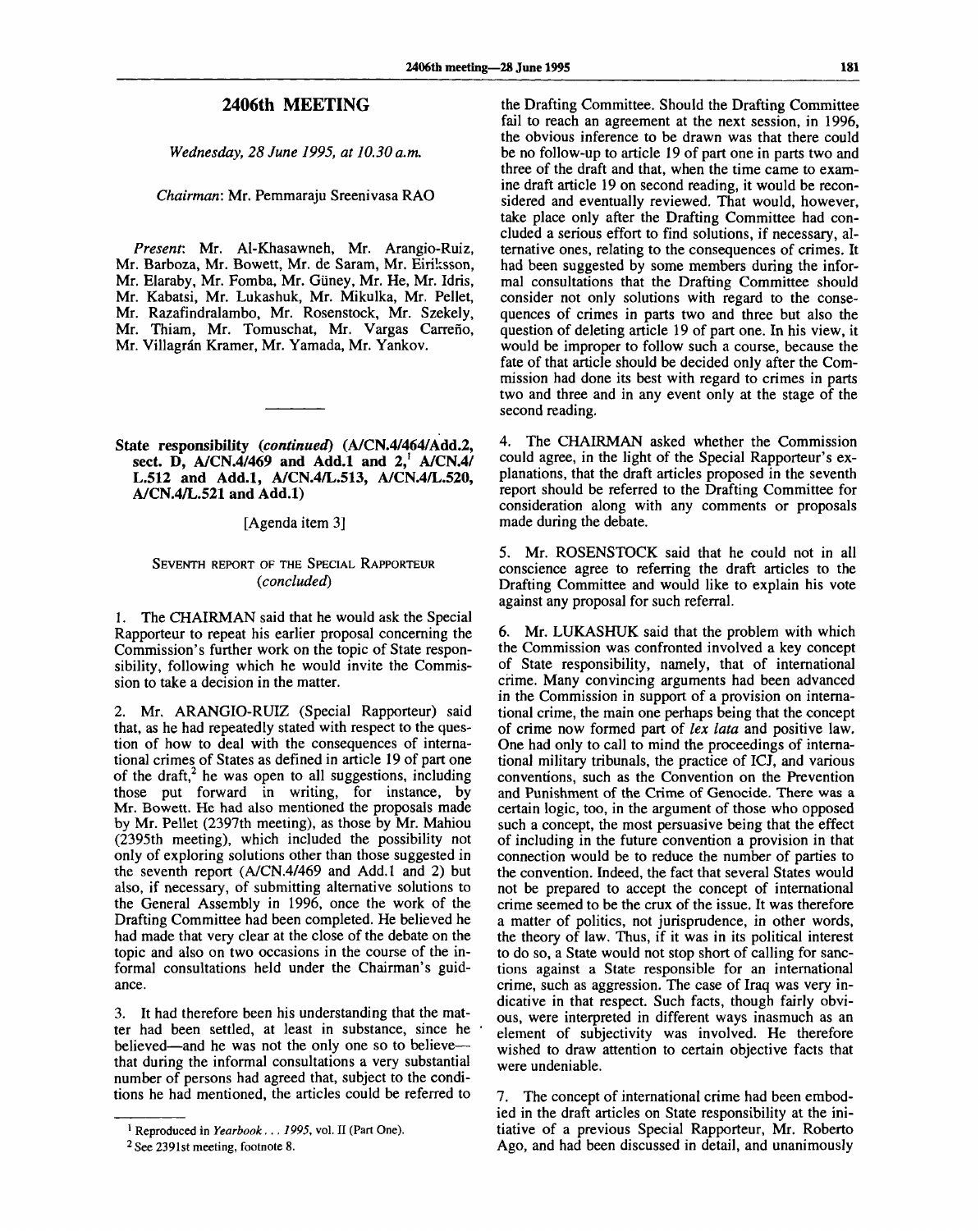adopted, by the Commission in 1976.<sup>3</sup> It had also been stated in one report of the Commission that it would be undesirable to cast doubt on the concept in the future.<sup>4</sup> Subsequent Special Rapporteurs, though representing different schools of law, had firmly supported the concept of international crime, the same position having been taken in the Commission as a whole. A positive response to the concept of international crime was also to be found in world literature and, specifically, in a book by Cassese, according to whom the concept of international crime was a basic feature of the new world legal order.<sup>5</sup> Cassese was not alone in that assessment.

8. He asked what revolutionary changes had prompted members of the Commission to raise the question of revising a position already adopted and whether the end of the era of confrontation could really be grounds for reducing the effectiveness of international law. The example of Iraq pointed to the contrary; and such an approach could be dangerous, not only for the concept of international crime.

9. It had been suggested that the draft on State responsibility should be revised from the very beginning, starting with article 1, but to do so would take many years. It should not be forgotten that as far back as 1949 the topic of State responsibility had been included among the areas of law requiring codification and that, since 1961, the General Assembly had regularly recommended that work on the draft articles on responsibility should be speeded up. Moreover, recent Assembly resolutions spoke of finishing the work before the Commission's mandate expired in 1996. He asked whether 50 years was not enough. Many would find a decision to start all over again hard to understand.

10. One point made by supporters and opponents alike of the concept of international crime was that it would have meaning only if there was some appropriate mechanism to implement it. In support of their view, they referred to the history of the concept of *jus cogens,* which was conditioned by the adoption of the corresponding procedures for the settlement of disputes. Whereas those procedures had not received wide recognition, *jus cogens* had none the less become a generally recognized part of international law. Accordingly, the concept of international crime should be enshrined in a future convention notwithstanding any doubts and even if the establishment of an appropriate mechanism proved impossible.

11. It was now for the Commission to take a decision that would determine whether or not a particularly important branch of international law would come into being. To that end, it should make recommendations to the Special Rapporteur so that the work on the topic could be completed by 1996, as required by the General Assembly. Consensus in the matter was particularly important and would be a fitting prologue to the next 50 years in the life of the Commission.

12. Mr. TOMUSCHAT said that, before the draft articles were referred to the Drafting Committee, there should be general agreement on two points. First, the term "crime" should be understood as not having any criminal connotation. Secondly, the Drafting Committee should have a wide measure of discretion in dealing with the draft articles of part two and, in particular, with draft article 19. It would perhaps have to devise an entirely new approach and should therefore be authorized not only to consider the minutiae of drafting but also to reshape the articles. On that understanding, he could agree that the draft articles should be referred to the Drafting Committee.

13. Mr. de SARAM said he regretted that he was unable to concur in the proposal to refer the draft articles to the Drafting Committee. In particular, if it were to be decided that the draft articles should be so referred only if there was understanding on certain points, the focus of attention would be enlarged to such a point that no agreement at all would be reached. Furthermore, while every attempt should be made to arrive at a consensus, he was prepared, if really necessary, to agree, albeit reluctantly, to a vote.

14. Mr. PELLET, disagreeing with Mr. de Saram, said that all possibilities for achieving a consensus had been exhausted and much time had been wasted in that connection. The only sensible thing to do now was for the Commission to take a decision on the matter, though it would be useful for members to explain their positions briefly.

15. For his part, he was very much in favour of referring the articles to the Drafting Committee. The real problem was whether or not to retain the concept of crime in the draft on State responsibility; all the delaying tactics deployed by those opposed to that concept were aimed at the deletion not of the articles drafted by the Special Rapporteur but of article 19 of part one. He was resolutely opposed to such deletion, for article 19 was an excellent article and had been adopted by the Commission on first reading. The Commission should refer the articles to the General Assembly, and await the General Assembly's reaction. If the Assembly was not satisfied with the articles, they would be referred back to the Commission. But it was certainly not for the Commission to seek to take over the role of the Assembly.

16. He had reservations about the position of Mr. Tomuschat, who favoured referral to the Drafting Committee but with provisos that could only lead to endless discussion: he had no doubt that those opposed to referral would engage in filibustering in an attempt to ensure that the Drafting Committee did not deal properly with the articles on the consequences of crimes. The Drafting Committee should feel free to recast those articles to a considerable extent, subject only to the limitation that it should not divest them of all substance, something to which he would be absolutely opposed.

17. Mr. GÜNEY said it was clear from the statements by members that the Commission was divided on what was both a procedural and a substantive question. In that

<sup>&</sup>lt;sup>3</sup> For the text of the articles adopted by the Commission at its twenty-eighth session, see *Yearbook . . . 1976,* vol. II (Part Two), pp. 73 *et seq.*

<sup>4</sup>  *Yearbook... 1994,* vol. II (Part Two), para. 234.

<sup>5</sup> A. Cassese, *International Law in a Divided World* (Clarendon Press, Oxford, 1988), p. 399.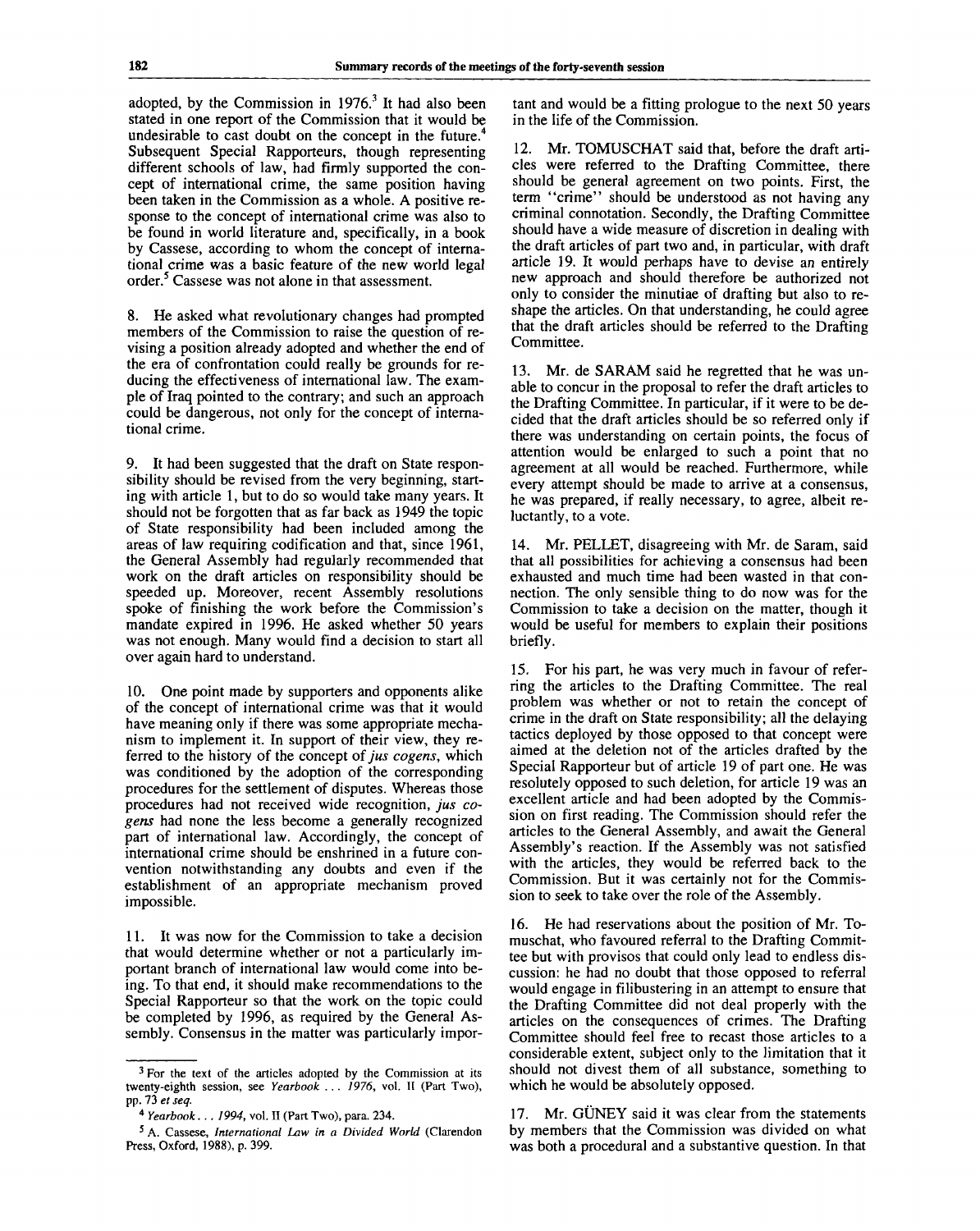respect, he shared Mr. de Saram's concern and agreed that the possibility of informal consultations had not been sufficiently explored. It was always possible to settle matters without a vote.

18. Mr. VILLAGRAN KRAMER said that the Drafting Committee and the Commission, in their present composition, would no doubt deal with the matter with the same sense of responsibility and objectivity as had been displayed by the Commission and Drafting Committee when they had adopted article 19 of part one in 1976. In particular, the Drafting Committee would consider the terminological problem in a creative spirit. Its task would consist, basically, of determining whether or not the word ''crime" should be retained and of deciding on the method of regulation that it would propose to the Commission for the purposes of the consequences of such acts, however the acts in question were called.

19. He respected the right of all members to ask for a vote, although he himself would not have thought it strictly necessary in the present case.

20. Mr. THIAM said that he was in favour of referring the draft articles to the Drafting Committee, but that did not mean he had abandoned his formal reservations on them. He was, however, surprised that some members of the Commission wanted to revert to article 19 of part one, which had already been adopted. The Commission should follow its usual procedure: wait for the articles to be referred back to the plenary, at which time it would have the opportunity, after examining the observations of Governments, to state its position a second time.

21. Mr. IDRIS said that he was seeking a way to break the deadlock, and asked whether the members would agree to allowing the Drafting Committee to deal exclusively with the matters raised by Mr. Tomuschat before considering the substance of article 19. If the Drafting Committee divided the matter into two parts, first handling the legitimate concerns mentioned by Mr. Tomuschat, a solution might be found before going into the substance of article 19 itself.

22. Mr. ARANGIO-RUIZ (Special Rapporteur) said he appreciated Mr. Tomuschat's suggestion for the Drafting Committee to have broad discretion. But surely that meant it was free, but also duty-bound, to explore solutions coming under parts two and three of the draft.

23. It was high time to realize that the Drafting Committee was a strange animal that worked as best it could, but not always with the participation of all, and that it was not always as representative as it had been meant to be when originally created at the beginning of each session.

24. If, at the meetings of the Drafting Committee at the next session, he had to face not only all the proposals that differed from his own—which he welcomed and wished to be explored—but also the question of whether article 19 of part one should be retained, it would be far too heavy a burden.

25. Consequently, although he would support Mr. Tomuschat's proposal, he thought that the Commission should take care not to turn the Drafting Committee, too

frequently attended by only a few of its members, into a surrogate plenary for discussing whether or not to retain article 19 of part one. If, at the next session, the Drafting Committee could not reach agreement, the obvious conclusion was that article 19 should remain where it was, namely, in part one as adopted on first reading, pending a second reading of the whole draft. That did not mean the Drafting Committee should debate the point, because it would inevitably be argued at great length, and the Drafting Committee then would be unable to give serious consideration to the important question of legal consequences.

26. The CHAIRMAN asked Mr. Tomuschat whether his earlier statement tallied with the Special Rapporteur's understanding, namely that the existence of article 19 was not challenged, but that the Drafting Committee could look into any permutations thereof. Was that what Mr. Tomuschat meant by "reshaping"?

27. Mr. TOMUSCHAT said that he had no objection of principle against article 19 in part one, apart from the fact that he thought another term should be sought for "international crimes", which was inadequate. He objected to draft article 19 of part two, for it was inappropriate. An entirely different system was needed from the one proposed by the Special Rapporteur in his seventh report. Draft article 19 should be recast. He did not want to delete article 19 of part one; however, he thought that internationally wrongful acts were in a continuum ranging from not very serious violations to very serious ones. The Commission must live with article 19 of part one and submit to the General Assembly a draft based on the existence of that article.

28. Mr. IDRIS said that he was not in favour of sending draft article 19 of part two to the Drafting Committee, because it was not ripe for discussion. Nor did he believe that voting would solve the problem: the substance of the question would recur, and it would be discussed again and again. In his view, the Commission must remain flexible and tolerant. Just because an opinion was held by the minority, that did not mean it should not be defended.

29. Mr. YANKOV said that, as he understood it, the Drafting Committee had never been subject to limitations in its work. Its duty had always consisted in conducting informal consultations and producing drafts that were subject to the Commission's approval in plenary. The Committee should continue to employ its wellestablished working methods, which were anchored in the statute of the Commission. It had always shown flexibility in its search for solutions to many different issues. Some articles had been submitted to the plenary in alternative versions, even at the stage of second reading. Hence, the Commission should not consider that a new situation had emerged and that the Committee's methods needed to be improved. In that regard, he was against the proposal made to establish a working group.

30. The status of article 19 of part one, which had been adopted by the Commission on first reading without any formal objections, must be clarified. As to Governments, some reservations had been formulated. For example, one Government had stressed the exceptional importance of article 19 and the favourable reaction which the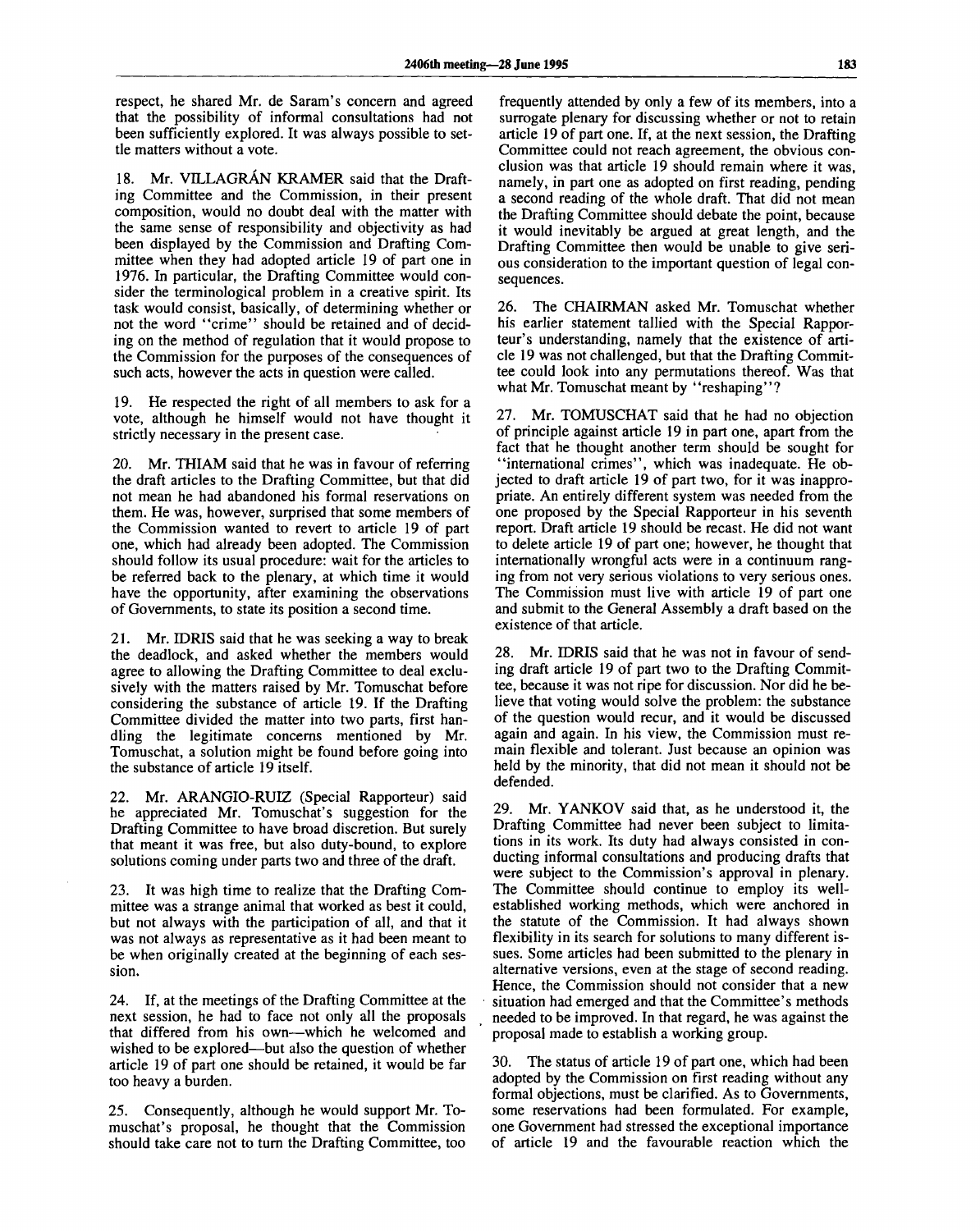underlying ideas as a whole should evoke, in that they introduced a moral component into the topic of the State responsibility.<sup>6</sup> It stated further that article 19 should be properly considered in part two in relation to the consequences of internationally wrongful acts and that the significance should then be clarified. Referring to the same issue in its comments and observations, another Government had stated that the differentiation of international responsibility in certain categories was of great importance for adequate coverage of the nature and the effectiveness of responsibility and that such differentiation resulted from the particular importance of the object attacked and from the subjects (a single State, several States or all States), but that the regime of the legal consequences of international crimes should be thoroughly elaborated in part two; unfortunately, that had not yet elaborated in part two, unfortunately, that had not yet General Assembly, reference had always been made to parts one, two and three. The structure had been approved, and he therefore concluded that article 19 was not taboo in part one. It could be reconsidered in the light of the consequences. The Commission was free to proceed in that fashion. Comments and observations by the Sixth Committee, Governments and the Commission would be taken into consideration by the Drafting Committee. In his opinion, the Commission should refer the articles to the Drafting Committee, drawing its attention to the implications of article 19 of part one for draft articles on international crimes, with special reference to the substantive consequences.

He hoped that it would be possible to reach an agreement without a vote, but if the Commission decided that it was impossible to reach a consensus, the sooner a vote was held the better.

32. Mr. THIAM said that many speakers had reverted to questions of substance. The Commission should confine itself to responding to the question at hand: whether or not to refer the draft articles to the Drafting Committee.

33. Mr. BARBOZA said that he agreed with Mr. Thiam and would confine himself to the procedural discussion.

34. At the forty-sixth session, the Special Rapporteur had been asked to draft articles on the legal consequences of crimes.<sup>8</sup> There had been a fruitful debate on those articles; proposals had been made and informal consultations had been held. An overwhelming majority had emerged in favour of referring the draft articles to the Drafting Committee, which, bearing in mind the opinions voiced and the proposals made, was to consider the articles in the usual fashion—in which connection he agreed entirely with the remarks of Mr. Yankov—and to propose texts.

35. Article 19 of part one was not under discussion at the present time, having been provisionally adopted on first reading. The Commission should not put the cart before the horse. The Drafting Committee's conclusions and proposals would have a decisive impact during the consideration of that article on second reading. Therefore, the Drafting Committee should first examine the consequences of "crimes", or whatever term was eventually agreed on, and then review article 19 in the light of those consequences. Mr. Tomuschat, who had fortunately clarified that he was referring to article 19 proposed for part two, should rest assured that draft article 19 fell entirely within the competence of the Drafting Committee.

36. He was in favour of sending the articles proposed by the Special Rapporteur in his seventh report to the Drafting Committee without additional instructions.

37. Mr. AL-KHASAWNEH said that he fully agreed with Mr. Pellet, Mr. Yankov and Mr. Barboza. At issue was a vote on the concept of crimes of States. He did not favour such a step, but as the possibilities for reaching consensus had been exhausted, the sooner a vote was held, the better.

38. Mr. PELLET said that the Drafting Committee's role was to produce drafts on the basis of proposals made by the Special Rapporteur.

39. Mr. ELARABY said he endorsed the proposal to refer draft article 19 of part two to the Drafting Committee. However, if the Commission was split between a majority opinion and a minority opinion, that would not be helpful to the Drafting Committee, which he hoped would be able to take its decisions in the light of a consensus in the Commission, assuming that one could be reached.

40. Mr. ROSENSTOCK said that if the plenary decided to refer the articles and proposals to the Drafting Committee, it was not expressing a view one way or the other on article 19 of part one, and the concept of international crimes was not before it. While one might conceivably say that the assertion that States commit crimes was a statement of *de lege ferenda,* it was not *lex lata,* and Niirnberg was no basis for it. It had been expressly affirmed at Niirnberg that crimes were committed by individuals, not States. Hence, it would serve no purpose to look to the Niirnberg Tribunal for inspiration on crimes by States.

41. The Commission was missing an opportunity to decide that the controversial issues raised by article 19 of part one should be examined at the same time as the legal consequences to be drawn from them. At the fortysixth session, the Special Rapporteur had bemoaned the fact that the consequences had not been considered at the same time as article 19 of part one a decade earlier. Yet at the present session, the Special Rapporteur was adamantly opposed to considering the question as a whole.

42. In his view, the proposals to be referred to the Drafting Committee were creative, but needlessly complex, seriously flawed, largely unworkable and unnecessary. He could not in good conscience vote to refer them to the Drafting Committee. The wisest course would have been to defer the entire question to the stage of second reading; the second wisest course would have been to be innovative in working methods, to see whether

<sup>6</sup>  *Yearbook... 1982,* vol. II (Part One), p. 17, document A/ CN.4/351andAdd.l-3.

<sup>7</sup>  *Yearbook... 1988,* vol. II (Part One), p. 4, document A/ CN.4/414.

<sup>&</sup>lt;sup>8</sup> See 2392nd meeting, footnote 5.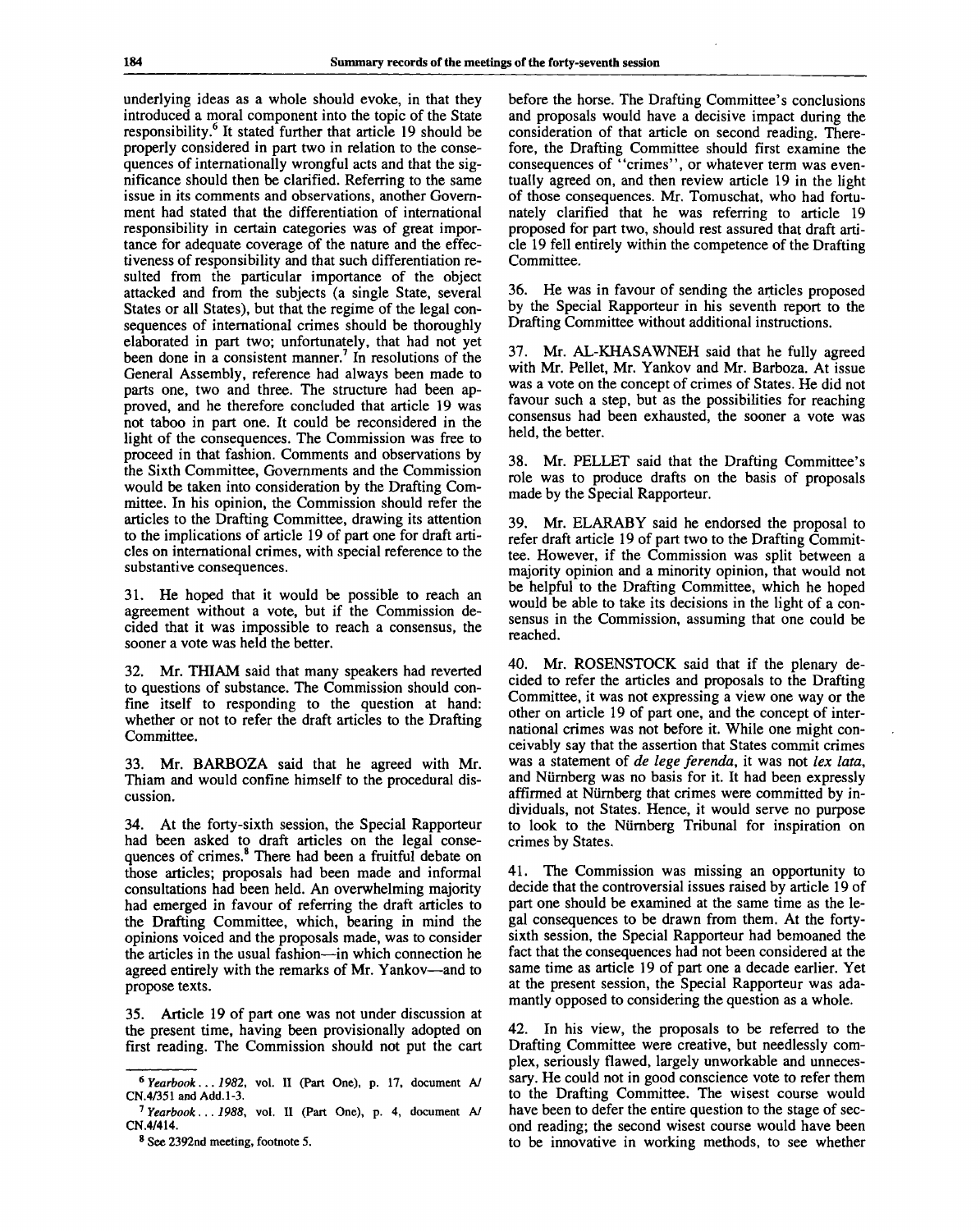problems and differences could be ameliorated and a coherent whole created. Elsewhere, the Commission had benefited from a new-found spirit of innovation. Noteworthy results had been achieved by the working groups on the draft statute for an international criminal court and on State succession and its impact on the nationality of natural and legal persons. In regard to international liability for injurious consequences arising out of acts not prohibited by international law, a working group was striving to solve one of the problems that had plagued that topic for a number of years. Yet when it came to State responsibility, the Special Rapporteur would not hear of innovation. It was puzzling to see that refusal to make every effort to find common ground. Presumably, some feared innovation or change, and others realized that recommendations made in 1976 were not as likely to be endorsed again if they were brought under rigorous examination.

43. Since he believed that the potential consequences for the topic—and beyond—of the majority decision to refuse a compromise proposal might be serious, the record should reflect the proposal to seek a compromise solution that had been rejected. Personally, he did not prefer the compromise, since it had not expressly called for a reconsideration of article 19 of part one. What the compromise proposal entailed was roughly the following: the proposals of the Special Rapporteur would be referred to the Drafting Committee along with other proposals made at the present session, and the Drafting Committee would be expressly authorized to elaborate alternatives, including those based on the present year's proposals, those based on the assumption that the notion of crime was deleted and those based on the use of a formulation such as "exceptionally serious wrongful acts affecting the international community as a whole".

44. Those who had declined that offer of compromise and variations thereof, such as the one suggested earlier by Mr. Tomuschat, had rejected an opportunity to establish a consensus and provide alternatives to the Members of the General Assembly so that they would be fully informed of the possibilities when they made their written comments on the draft completed on first reading.

45. State responsibility was probably the last great general topic for codification. If there was a genuine search for common ground, a basis for codification and progressive development could probably be found that States would be ready to accept. If, on the contrary, political groups or intellectual cliques insisted on riding their ideological hobby-horses, the prospects were dim. An opportunity had been missed at the present session; it was to be hoped that a more open-minded spirit would animate future work.

46. Mr. EIRIKSSON said that the question before the Commission seemed to be whether it should authorize the Drafting Committee to draft articles for part two on the consequences arising from article 19 of part one. The end result might or might not be based on the articles proposed by the Special Rapporteur. He could agree to referring the draft articles proposed in the seventh report to the Drafting Committee on that basis.

47. In his view, the Commission should dispense with further debate on the question of rediscussing the title of

article 19 of part one. It should proceed on the grounds that article 19 had been adopted and go on to consider the consequences arising from it.

Mr. RAZAFINDRALAMBO said that thus far no clear majority had emerged in favour of or against referral of the draft articles to the Drafting Committee. That might, paradoxically, lend support to the position of those advocating further informal consultations.

49. Three possibilities were under consideration. The first was to continue the process of informal consultations to arrive at a consensus. The second was to send the draft articles to the Drafting Committee, with certain conditions. The third, which represented the usual custom of the Commission, was to send the articles to the Drafting Committee without any conditions.

50. He agreed with Mr. Yankov that the plenary could not place a straitjacket on the Drafting Committee, which must be free to consider the draft articles without restrictions. Accordingly, he was in favour of the third solution, namely, referring the articles to the Drafting Committee without any conditions.

51. Mr. KABATSI said that, because sharp divisions of opinion had arisen on both the substance of the articles and the procedure to be followed, it was possible that the same dissension might reign in the Drafting Committee. It would thus be preferable to continue with informal consultations in the hope that a consensus might be reached.

52. Nevertheless, and without compromising in any way his position that the notion that States could be said to commit crimes was completely unacceptable, if the matter had to be settled by a vote, he would endorse the procedure whereby the articles were referred to the Drafting Committee in the usual way, it being understood that the Drafting Committee would, in its wisdom and flexibility, take into consideration all the options and views that had been discussed in plenary and in the informal consultations.

53. Mr. HE said that he was not in favour of a vote. The matter under consideration dealt with one of the most significant aspects of modern international law. Accordingly, the Commission should act cautiously but flexibly.

54. He shared the views of previous speakers that consensus could be reached through further consultations. The Drafting Committee, if and when it did consider the articles, should take a flexible approach, giving due regard to all the views that had been expressed. A substantial number within the Commission and within the Sixth Committee had strong reservations about the contents of article 19 of part one. Consequently, it was incumbent on the Commission to present several alternatives to the General Assembly.

55. Mr. VARGAS CARRENO said that the basic question was whether an article referring to crimes committed by States should be among the proposed articles. The Commission had been unable to arrive at a consensus on that matter. One possibility was to hold further consultations.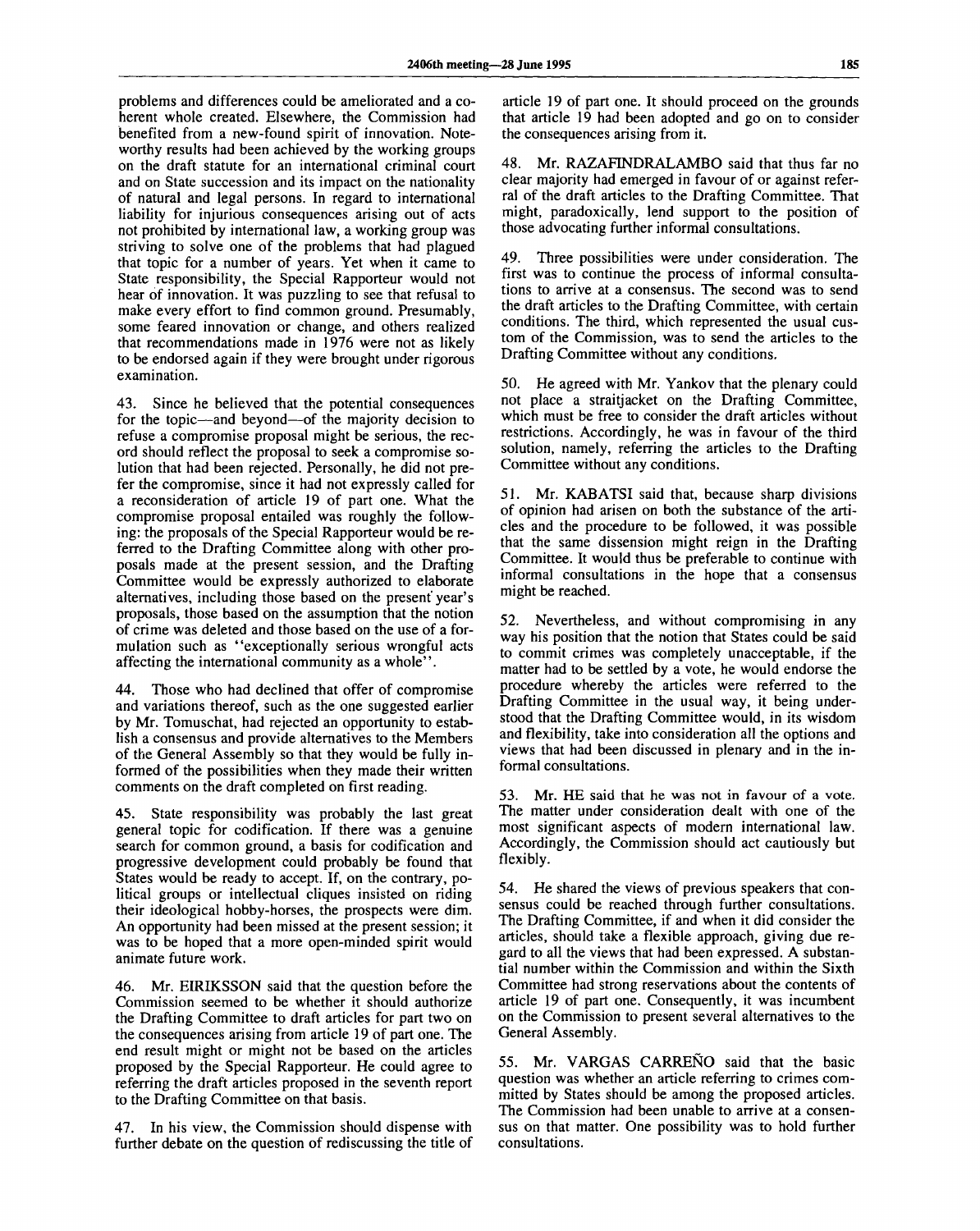56. In his opinion, the various solutions proposed would be better dealt with by the Drafting Committee. He was in favour of referring article 19 to the Committee, together with all the alternatives that had been discussed, and without any restrictions as to the outcome.

57. Mr. FOMBA said that the concept of State crime was problematic mainly because of the difficulty of distinguishing *in concrete* between the legal person of the "State" and the natural person who embodied it. Yet, the concept was not as puzzling as it might appear. The notion of "legal person" was in fact necessary and useful, its purpose being to establish a close link between individual responsibility and the official and public framework within which it was exercised. In carrying out his criminal act, the individual was thus considered as a direct representative of the State and, as such, free to use the enormous and varied resources available to it.

58. For those reasons, he endorsed the concept of State crime and was in favour of examining the substantive and instrumental consequences arising from it. He therefore considered that the draft articles should be referred to the Drafting Committee, on the understanding that, in the final analysis, it was for States to decide whether the Commission was correct in attributing to them the capacity to commit crimes.

59. Mr. SZEKELY said he agreed with Mr. Fomba that there was good reason to adopt the concept of State crime. The Commission had basically exhausted the possibilities of arriving at consensus and should proceed to a vote.

60. Mr. MIKULKA said that, while part one of the draft had not yet been approved by States, the Commission still had a clear mandate: the General Assembly had invited it to consider the consequences of internationally wrongful acts, in other words, the consequences of all the provisions of part one, including article 19.

61. If it chose to refer the draft articles to the Drafting Committee, the Commission should not simply hand over a blank check, but should ensure that the Drafting Committee took into account all other drafting suggestions that had been presented in plenary. The Commission's task for the moment was to consider the consequences arising from article 19 of part one. It had not reached the stage of deciding whether that article should or should not remain part of the draft. Further consultations could be useful only if they were meaningful and in that regard views on either side did not seem to have changed. The best solution was to proceed to a vote.

62. The CHAIRMAN said that, to sum up the very rich debate so far, it appeared that the work ahead of the Drafting Committee was not as difficult or controversial as first thought. The Committee's task would be to consider the draft articles proposed by the Special Rapporteur. However, nothing prevented it from also considering innovative suggestions within that framework.

63. He wished to suggest the following to the Commission: "The draft articles proposed by the Special Rapporteur in his seventh report are hereby referred to the Drafting Committee for its consideration in the light of the various proposals made and the views expressed on the subject". He reminded the members that, by tradition, the Commission preferred to make its decisions by consensus.

64. Mr. ROSENSTOCK said that he was perfectly prepared to join in informal consultations with a view to finding a basis for consensus.

65. The Chairman's suggestion to refer to the Drafting Committee the draft articles along with any other suggestions reflected the traditional procedure under which the Commission usually operated. However, he himself was among those who could not in all conscience support any of the solutions that had been proposed at the present session with regard to article 19, considering them to be wrong and ill-advised. He could not, therefore, simply endorse the proposal to refer the draft articles to the Drafting Committee.

66. At no time had he or anyone else suggested that the Drafting Committee should be placed in a straitjacket. It had been suggested that the Drafting Committee should be authorized to put forward alternatives, bearing in mind three factors: the Special Rapporteur's proposed draft; the idea that a term other than "crime" should be used; and the idea that there was no qualitative difference between wrongful acts. That view had garnered some support but not enough for a consensus to emerge. There was a serious difference of opinion. There had been a basis for common ground, but it had not been used. There was, then, no alternative but to take a vote.

67. Mr. PELLET moved that the Commission proceed to a vote on the Chairman's suggestion.

*The suggestion was adopted by 18 votes to 6.*

68. Mr. YAMADA said that he had voted in favour of the Chairman's suggestion because he wanted to expedite the Commission's work on the topic of State responsibility in order to complete the first reading in accordance with the undertaking given to the General Assembly. His affirmative vote should not be interpreted as an endorsement of the draft articles proposed by the Special Rapporteur, with regard to which he entertained serious doubts for the reasons he had explained in detail (2396th meeting).

69. Mr. THIAM said that his position was the same as Mr. Yamada's. He, too, had voted in favour of the Chairman's suggestion, but that did not mean he agreed with the substance of the draft articles.

#### **The law and practice relating to reservations to treaties** *{continued)\** **(A/CN.4/464/Add.2, sect. F, A/CN.4/470,<sup>9</sup> A/CN.4/L.516)**

#### [Agenda item 6]

FIRST REPORT OF THE SPECIAL RAPPORTEUR *{continued)\**

70. Mr. THIAM said that the Special Rapporteur's brilliant first report (A/CN.4/470) raised so many ques-

<sup>\*</sup> Resumed from the 2404th meeting.

<sup>1</sup> Reproduced in *Yearbook... 1995,* vol. II (Part One).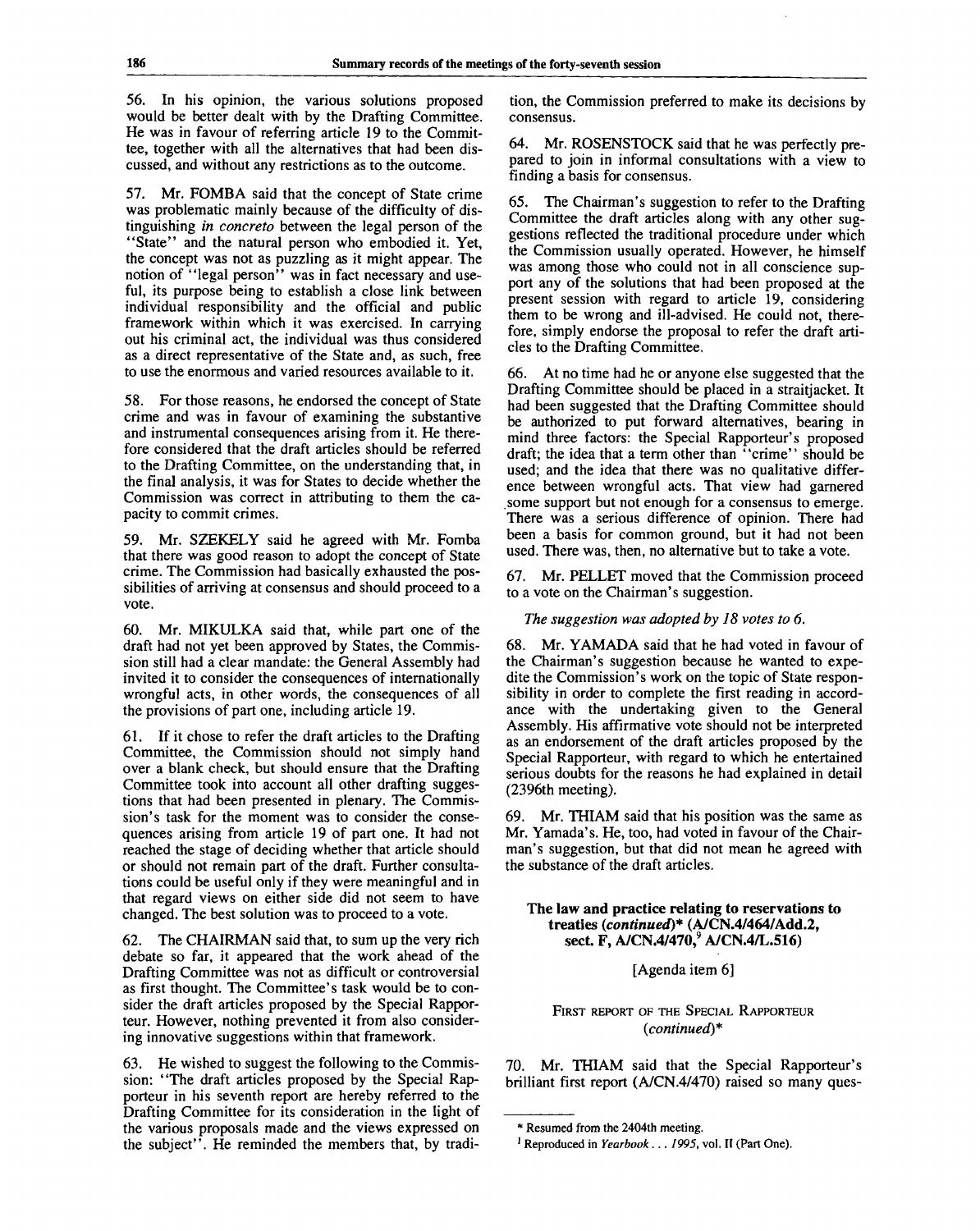tions that it could best be described as a "questionnaire report''. He intended to answer the more technical questions listed in the report at a later stage, and would confine himself to the questions of substance relating to the title of the topic, the preservation of what had already been achieved and the form the Commission's work on the topic should take in future.

71. He had no objection to changing the title of the topic. Precedents for such a course did exist. The example that came most readily to mind was that of the draft convention on succession of States in respect of matters other than treaties, which had eventually seen the light of day as the Vienna Convention on Succession of States in respect of State Property, Archives and Debts. The proposed change should not, of course, alter the substance of the topic, and he was satisfied that such was not the Special Rapporteur's intention.

72. As to the issue of preserving what had been achieved, the problem before the Special Rapporteur was not unlike that facing an architect using a site on which a building was already standing. The architect could choose to do one of three things: he could pull down the building and replace it by a new one, a radical solution which, in the case in point, was clearly not envisaged by the Special Rapporteur or by any member of the Commission. The architect could, if the foundations and walls were not sufficiently solid and if the structure was faulty, embark on structural work to strengthen the building. Lastly, if the building was solid enough, he might carry out internal improvements so as to make the building more functional and better suited to its purpose. The Special Rapporteur appeared to be somewhat undecided between the second and the third solutions, which he set out very clearly in the report. As for the arguments in favour of going back to the drawing board, he had some doubts about the view apparently held by the Special Rapporteur that, as a result of political developments in recent years, the precautions embodied in the reservations provisions in the Vienna Convention on the Law of Treaties (hereinafter referred to as the "1969 Vienna Convention"), the Vienna Convention on Succession of States in respect of Treaties (hereinafter referred to as the "1978 Vienna Convention"), and the Vienna Convention on the Law of Treaties between States and International Organizations or between International Organizations (hereinafter referred to as the "1986 Vienna Convention"), were perhaps no longer necessary. Political detente, however welcome, was not in his view a sufficient inducement to States to drop their guard where the safeguarding of their fundamental interests was concerned. The flexible system governing reservations established in 1969 was more than ever necessary, as the Special Rapporteur himself recognized in the report by admitting to being very much attracted by the second approach which preserves what has been achieved by existing provisions, adding that the representatives of States expressed their support for the existing provisions.

73. For his own part, he entirely shared the view set out in the report to the effect that the rules on reservations laid down in 1969 had over the years come to be seen as basically wise and as having introduced desirable certainty. In the case under consideration, the architect

should leave the structure of the existing building alone and should concentrate on making some internal improvements.

74. With regard to the form the Commission's future work should take, he was not in favour of opting for only a detailed study of the problems involved or even an article-by-article commentary on existing provisions, a sort of guide to the practice of States and international organizations on reservations, as proposed in the report. Apart from the fact that embarking on the preparation of such a guide would be quite inconsistent with the proposed change of title for the topic, he could find no reference to preparing studies in the Commission's statute, in which articles 16 and 20 spoke only of "drafts" or "final drafts" in connection with both the progressive development and the codification of international law. The idea of preparing draft protocols to the existing conventions was more acceptable, but it might prove difficult to supplement and refine the existing texts without disturbing the delicate balance of the whole edifice. Of the various possibilities suggested by the Special Rapporteur, he would favour the preparation of model clauses adapted to special categories of multilateral treaties, which States would be free to adopt if they so desired.

75. In conclusion, he wished to thank the Special Rapporteur and encourage him to continue on the path of wisdom and moderation in the same spirit of flexibility as that which had inspired the authors of the 1969 Vienna Convention.

76. Mr. MIKULKA said he joined with other members in congratulating the Special Rapporteur on an excellent first report, and particularly on the comprehensive way in which the problems of the topic were set out in chapter II and the interesting reflections on the scope and form of the Commission's future work in chapter III. The report testified to the Special Rapporteur's prudent approach towards the problems and to his no less praiseworthy respect for what had already been achieved. The survey of the Commission's previous work on reservations contained in chapter I was a most useful guide to the history of the topic, and he agreed with the view expressed in the report that the regime of reservations as it had emerged from the 1969, 1978 and 1986 Vienna Conventions constituted a success, even if the flexible and pragmatic consensual system that the Conventions confirmed often rested on ambiguity or on carefully calculated silence.

77. The Special Rapporteur had classified the existing problems under two headings: that of ambiguities and that of gaps. Although the distinction was perhaps open to doubt, it could be maintained because the Special Rapporteur made it quite clear what was meant by each category. On the question whether the problems enumerated in the first report more or less covered the problem, he would be inclined to reply in the affirmative.

78. The questions relating to the permissibility of reservations and those relating to the problem of permissibility and opposability, went to the very heart of the problem. Assuming that the regime of reservations could vary depending on the specific object of certain treaties or provisions, differing answers might also be called for